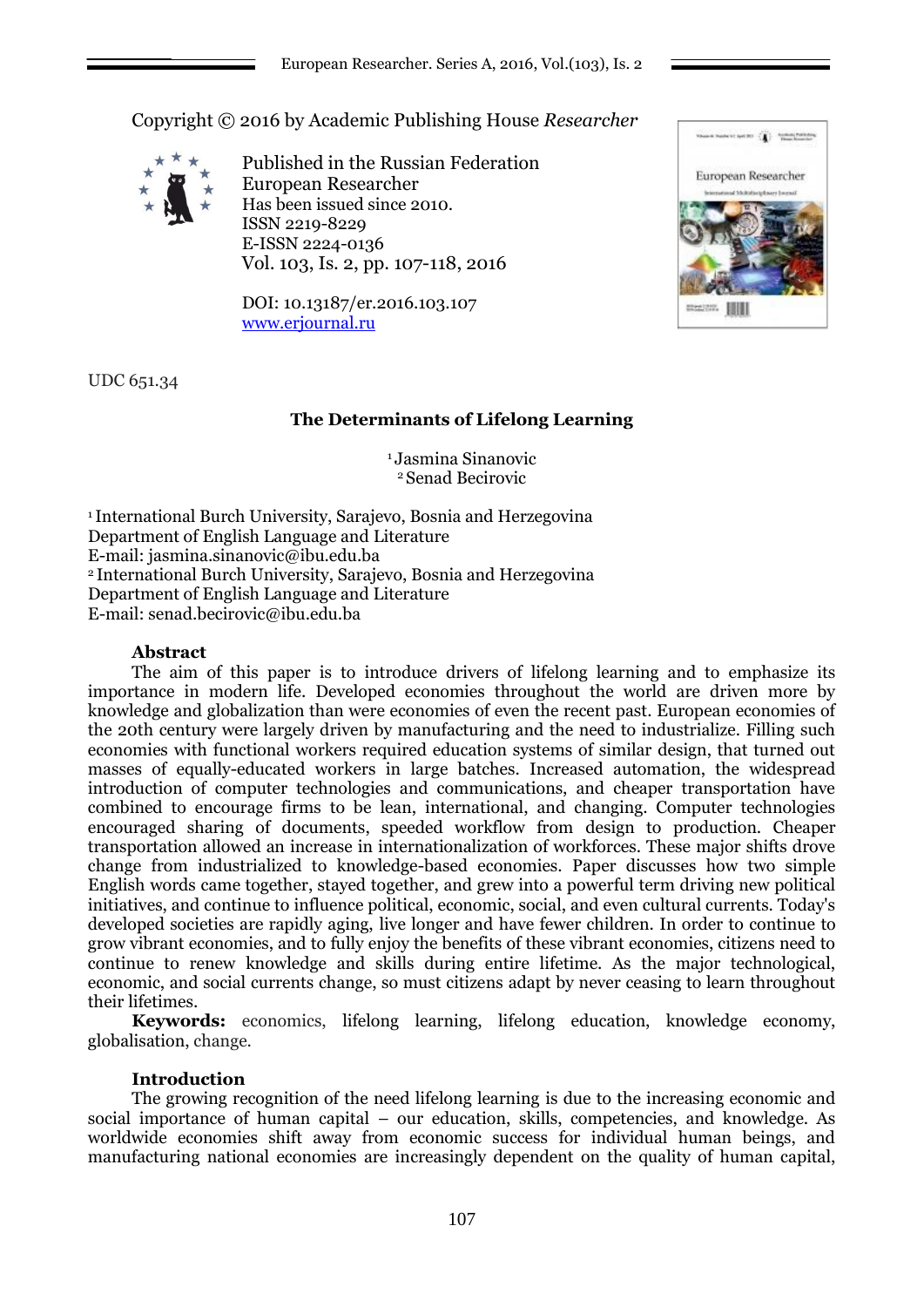raising human capital has emerged as a key policy priority, the need for refocus is particularly acute for low-skilled individuals, who are at risk of being left even further behind.

The present day economy is an economy of knowledge, with multicultural character that requires a new and different approach to learning mode, and if we want to be an active part of such economy, we have to be willing to accept the changes, adapt to them quickly, to change existing methods of learning, if we are not to be overrun, we must align to current trends by time and rapid social and economic changes. Younger generations are adapting rapidly to changes. They famously adapt to introductions of new information technology (e.g. smart phones, social media on the Internet, etc.). But all generations need to get more involved to build a successful society. This includes trying new approaches to both learning and teaching. The new emancipatory and creative methods aim at helping a student establish critical faculties as well as creative capacities, while adjusting to complex personalities. The goal of these methods is to match and meet the needs of modern society.

In today's knowledge economy, the value of learning is becoming ever more apparent. As Brian Keeley (2009), writes in *Human Capital, How what you know shapes your life (2009)*: "Whether you're an aged grandmother in Kenya, a 55-year-old manager in Kyoto, or a 25-year-old graduate in Kansas, the economic value of your education is rising." Not only can people no longer afford to stop learning and teaching just because they leave school or university, but they also must cultivate and continue the right *type* of learning and education. This is because education is, in economic terms, an asset, and like all assets, education requires maintenance. Newly acquired skills can make a difference for individuals, communities, economies, and ultimately, to whole societies. So, as with any asset, it pays to look after one's "human" capital. Parents the world over and in all social classes encourage their children, (their children call such encouragement "nagging"), to study long and hard to achieve high grades, with the expectation that future rewards will follow consequentially from all of the work. Keeley also warns that while human capital can sometimes be dismissed as an irritatingly functional concept, ignoring it has its jeopardies. Amid rising concern about the potential impact on societies of income inequality, the book shows how we need to regard poverty as less an absence of money and more an absence of the resources– especially human capital–that are key to social and economic well-being. The present society is the Information Society, an innovative society, a pluralistic society with a multicultural character. It puts pressure on governments and business to increase public spending, but also reduces economic growth. It is also a good opportunity for all of us that the years spent in work and in retirement relive useful. This new society requires that its members change to old life patterns. Members must change and grow to stay functional, and the only way to do this is to learn without stopping – participate in lifelong learning.

### **What is lifelong learning**

Lifelong learning may be broadly defined as learning that is pursued throughout life: learning that is flexible, diverse and available at different times and in different places. Lifelong learning crosses sectors, promoting learning beyond traditional schooling and throughout adult life (ie postcompulsory education). This definition is based on Delors' (1996) four "pillars" of education for the future.

 Learning to know - mastering learning tools rather than acquisition of structured knowledge.

• Learning to do – equipping people for the types of work needed now and in the future, including innovation and adaptation of learning to future work environments

 Learning to live together, and with others – peacefully resolving conflict, discovering other people and their cultures, fostering community capability, individual competence and capacity, economic resilience, and social inclusion.

 Learning to be – education contributing to a person's complete development, of: mind and body, intelligence, sensitivity, aesthetic appreciation and spirituality.

This is underpinned by "Learning to Learn". Lifelong learning can instil creativity, initiative and responsiveness in people, thereby enabling them to show adaptability in post-industrial society through enhancing skills to: manage uncertainty, communicate across and within cultures, subcultures, families and communities, and negotiate conflicts. The emphasis is on learning to learn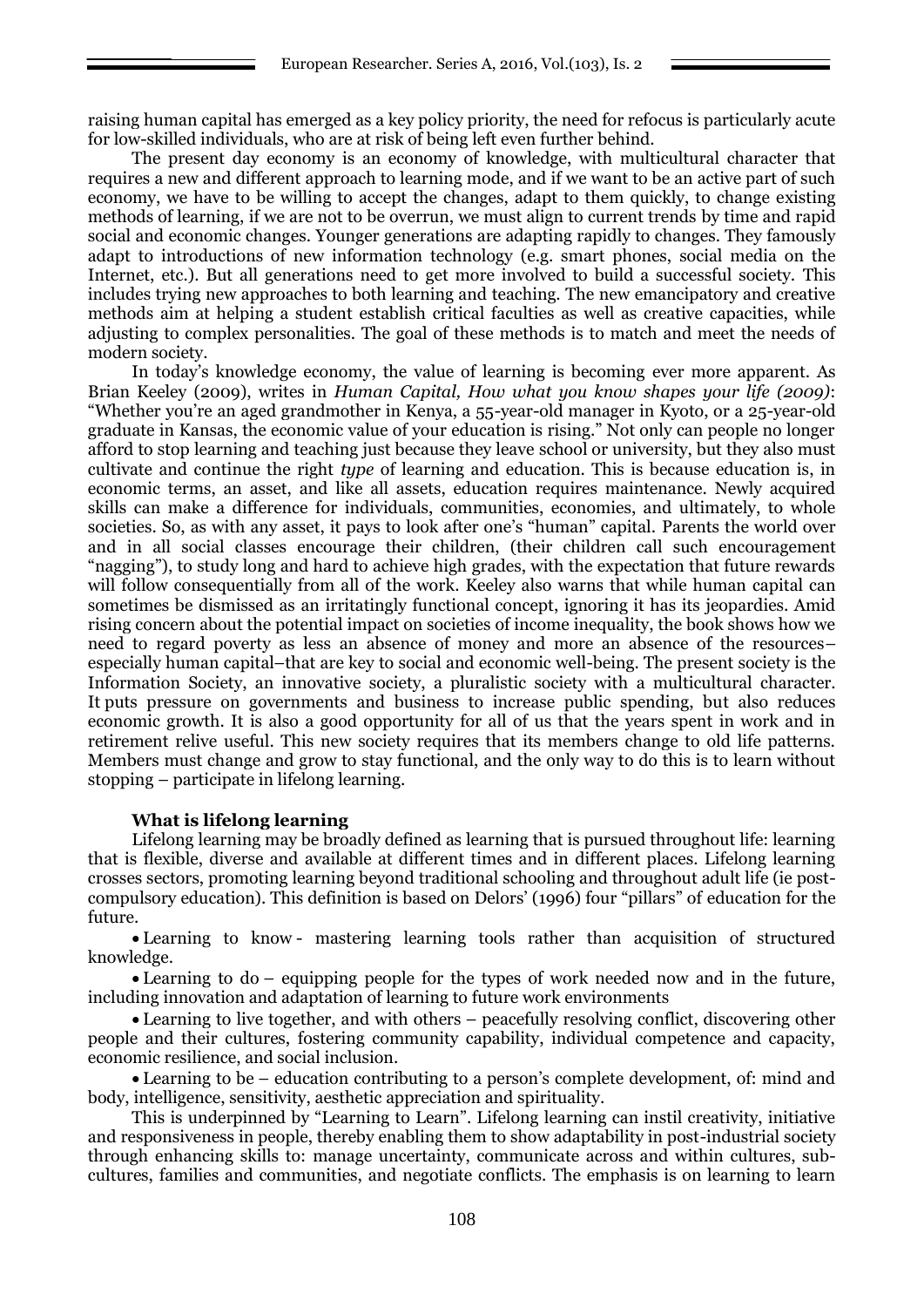and the ability to keep learning for a lifetime. Lifelong learning is the idea of systematization of learning at all stages of life (from early childhood to old age) in all its forms (formal, non-formal, informal education, spontaneously, unintentionally and unorganized learning). Learning is a continuous process in which the results and motivation for learning in a certain period of life depend on the knowledge, habits and learning experiences acquired at a younger age. Lifelong learning is defined as "all learning activity undertaken throughout life, with the aim of improving knowledge, skills and competences within a personal, civic, social and/or employment-related perspective". The concept of lifelong learning is linked to the objectives of an economic nature and objectives of encouraging social activities, development of active citizenship and the development of individual potential of individuals.

The European Commission (2001: 9) found that lifelong learning has "Four broad and mutually supporting objectives: personal fulfilment, active citizenship, social inclusion and employability/adaptability". In this regard, lifelong learning has life-wide dimensions that transcend narrow economic and vocational aspects. The European Lifelong Learning Initiative defines lifelong learning as "…a continuously supportive process which stimulates and empowers individuals to acquire all the knowledge, values, skills and understanding they will require throughout their lifetimes and to apply them with confidence, creativity and enjoyment, in all roles circumstances, and environments." (Watson, 2003).

In Sweden, the National Agency for Education has put forward a conceptual framework for both lifelong learning and life-wide learning (Skolverket, 2000). Lifelong learning is seen as a holistic view of education and recognises learning from different environments

Lifelong learning means:

- Acquisition (done by an individual person) and modernization of all kinds of abilities, interests, knowledge and qualifications from the pre-school period until after retirement

- Recognizing (done by societies, institutions, governments, and individual people as students) all forms of learning: formal, non-formal and informal education, as useful and welcome.

The concept of lifelong learning gained prominence in just the last 30 years, as significant and rapid changes have taken place in developed economies and most human societies. Learning does not imply only formal school education; formal education is actually nowadays only basis and foundation for any further learning. Older generations knowledge is firstly earned in schools, then they are employed in certain positions/jobs where they learn the practical part of the work, and by the end of their working life there has been no major changes in their lives outside of work hobbies, interests, etc. (for the most part of them)., and in a way they did not have the need to acquire new knowledge. Today the situation has changed greatly. The success of science, the acceptance of innovation, technological progress, diffusion of information technology and communications improvements becoming integrated into everyday life, and the rapid change and improvement of all require constant retraining and lifelong learning – from preschool until after retirement age. The development of science, innovation, technical and technological progress, information and communication achievements and everyday changes, news and training in these areas require lifelong learning - learning from pre-school until after retirement.

"Education is simply not part of the value system and behaviour pattern of a disturbing number of people" (McGivney, 1990).

### **A brief history of the term "lifelong learning"**

"I am the wisest man alive, for I know one thing, and that is that I know nothing."

― widely attributed to Socrates, paraphrased from Plato's *Apology*

Lifelong learning was first discussed by Plato in both *Apology* and *The Republic*. But it was Basil Yeaxlee who coined the new term in his book *Lifelong Education*, published in 1929. In this book, the first of many he would publish on the subject, Yeaxlee focused on learning throughout one's lifetime.

Yeaxlee, in collaboration with Eduard Linderman (1885-1953) focused on adult education. They created a new intellectual foundation for approaching education differently - as an on-going aspect of the daily life of an adult.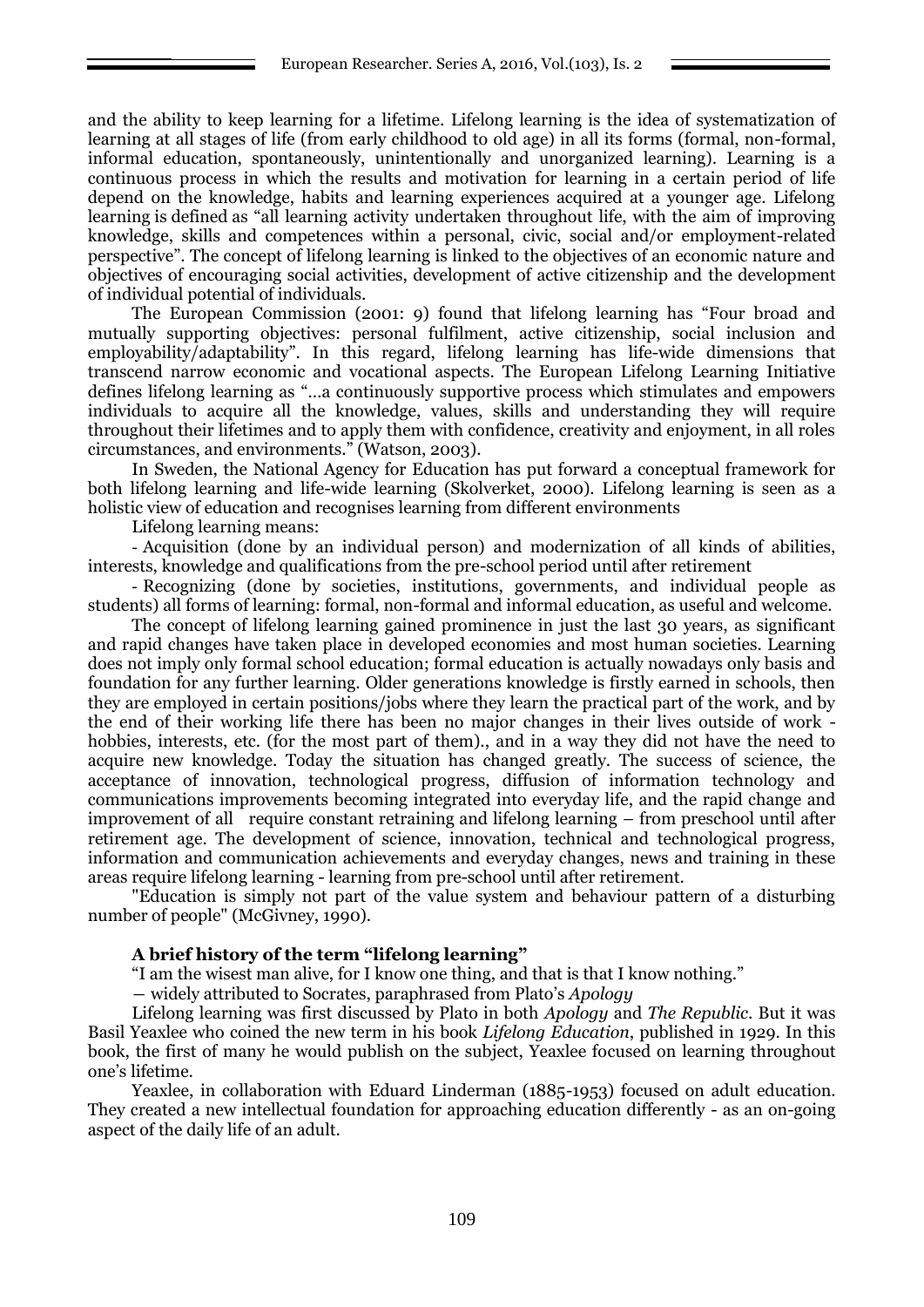In recent decades, lifelong learning changed from a novel idea into a widely accepted principle dominating the development of many national educational systems. In the 1960's, Europe saw a global crisis of education. The production of new knowledge has accelerated.

The 1970s were marked by a new approach to education, as economies dominated by manufacturing gave way to the "knowledge economy" International organizations such as UNESCO, OECD and the European Commission began to deal with education, and the concept of "lifelong learning" took shape. The first generation is characterized mainly by Faure's Report for UNESCO *Learning to Be* (Faure et al., 1972), which propagated a radical humanist and emancipatory perspective on lifelong education. The second generation, from the 1990s onwards, was mostly inspired by documents such as the Delors memorandum on *Learning: The Treasure Within'* (UNESCO, 1994) and the OECD report on *Lifelong Learning for All* (1996). 1996 was declared the European Year of Lifelong Learning, when the European Community began with the active promotion of lifelong learning initiative.

"The member states of the European Community have set the target to make Europe the most dynamic and most competitive area of the economy that will be based on knowledge of its citizens, a key strategy of this goal is the availability of life-long learning for all citizens, and free access to learning throughout life." (Croatian Andragogy Society, 2004).

### **The difference between lifelong learning and lifelong education**

Though different models are produced in relation to the impact of ongoing technological developments on the demands for qualifications (see for instance Gooderham, 1993), the dominant view is that due to changing societies and economies, more qualifications are now and will continue to be needed, leading to an increased focus on lifelong learning. The interest for lifelong term has been at the agenda for many decades, but with different intensity and to some extent also a different focus (Larson, 2005; Rubenson, 2006a). In the 1990's lifelong education and lifelong learning re-entered the political agenda after having been more or less in the dark for about a century. At the same time, adult education went from being a tool for liberating the individual to being a mainly economic tool for increasing the human capital (Larson, 2005).

When the European Council met in Lisbon in 2000, the aim of the meeting was to find a way to "strengthen employment, economic reform and social cohesion as part of a knowledge-based economy" (Lisbon European council: *Presidency conclusions*, 2000). The Council concluded that lifelong learning *is* that way to reform and cohesion. Thus, lifelong learning for all is today seen as the way to secure not only the economy, but also social cohesion in European societies.

In spite of different definitions of participation in education and training, most studies agree that participation is unequally distributed among socio-economic groups (Chisholm et al., 2004; Cross, 1981; Darkenwald & Merriam, 1982; Desjardins et al., in print; Houle, 1961; Larson, 2006; McGivney, 1990; Pont, 2004, Progress towards the Lisbon objectives in education and training, 2006; Tuijnman & Hellström, 2001). Six years after the decisions made in Lisbon, lifelong learning is still not available to all (Chisholm et al., 2004; Desjardins et al., in print; Larson, 2006, *Progress towards the Lisbon objectives in education and training,* 2006).

In the English language, very often the concepts of lifelong learning and lifelong education are replaced and looking on translations of the Croatian terms for learning and education, we find these two terms are very different. Learning as a broader concept of education may be accidental, spontaneous and unorganized, and indeed last a lifetime, while lifelong learning can be formal, non-formal and informal learning and is organized.

In typical use of the English language, "lifelong learning" and "lifelong education" are often used interchangeably. But in the Croatian sources which have influenced our region, "learning" and "education" have very different meanings. Learning, as a by-product of education, may be accidental, spontaneous, and unorganized. "Lifelong learning" can include formal and non-formal organized education and training.

No matter what terms are used, schools and universities are not the only places of learning, nor are they even the dominant providers of education. The growing importance of learning throughout one's lifetime, which includes all forms of learning in all circumstances, has shifted roles and locations.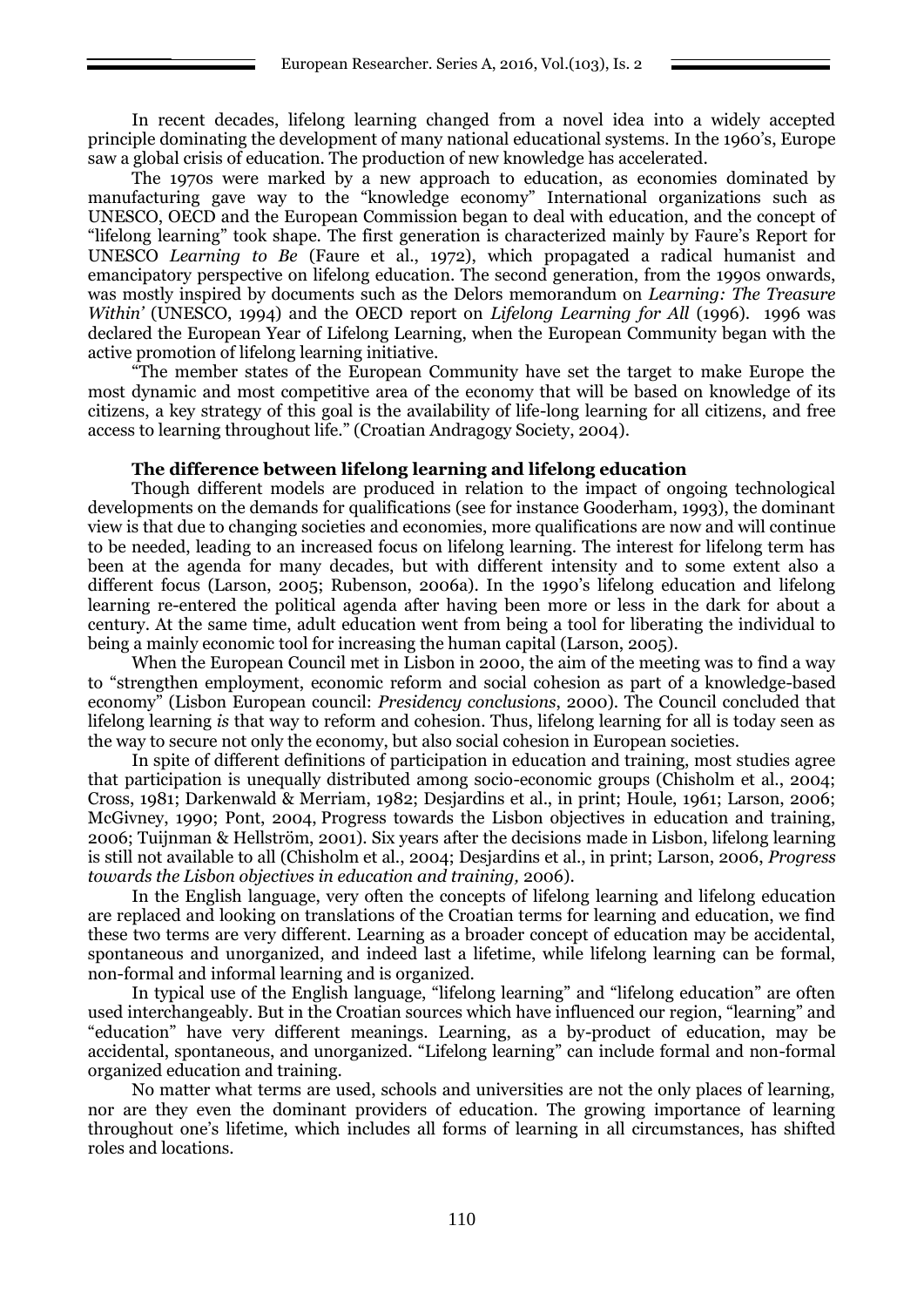

Figure 1: The hierarchical relationship of Learning Types

Natural Learning is simply a conscious acknowledgment that learning can take place in a natural manner without recourse to the institution of school. Natural learning is a postmodern form of education. It holds a position along a continuum with formal classroom learning at one end and "home-schooling" near the other, at a point where links to the institution of school are severed. There are, for example, many home-schooling families that have recreated the institution of school at home. This is not natural learning. Natural learning requires the minimization of the form and function of school.

But isn't all learning natural? Learning is not natural when it consists solely of adults imposing their ideas of the learning needed on children and young people. Adults find it very difficult not to impose their ideas on children. School is an institutionalised and standardised method for adults to impose on children their ideas of what is important to learn and how to learn. The parents, will support their children in their own learning by providing a rich and stimulating environment in which to learn, making available resources for learning, assisting their children to learn when requested to do so, and providing feedback and encouragement to learn. Truly natural learning will be the result of the child's own development and own motivations. This is the way children learn to walk and talk. It can also be the way that they learn to read, write, and are transformed over time into a confident and independent learner. Natural learning can and does work. However, it will be difficult at times. You will need to be ready to defend your decision, because there will be doubters. You will doubt that you are doing the right thing yourself at times, and at other times you will be absolutely sure that you had made the right decision.

The lifelong dimension is relatively non-problematic, as it simply comprises what an individual learns throughout life. It is widely accepted that as knowledge and skills become obsolete, individuals must continually update their competencies in a process of continuing education. Formal education is an important part of lifelong learning. It can provide a strong foundation in general subjects and a robust environment for developing skills used in building a decent life. This key factor often sets the course of lifelong learning, encourages an appreciation for learning from multiple sources. A review of the literature of the last 30 years reveals three main approaches to formal, non-formal, and informal education. Each of these approaches has something to say about the nature of formal education - and each brings out different aspects of the phenomenon. What derives from an administrative or institutional concern and includes a middle form - *[non-formal](http://www.infed.org/biblio/b-nonfor.htm)* education, is the most common way of contrasting informal and formal education. In the late 1960s there was an emerging analysis of what was seen as a 'world educational crisis' (Coombs 1968). There was concern about unsuitable curricula; a realization that educational growth and economic growth were not necessarily aligned, and that jobs did not emerge directly as a result of educational inputs. Many countries were finding it politically and economically difficult to pay for the expansion of formal education.

The conclusion was that formal educational systems had adapted too slowly to the rapid socio-economic changes around them and that they were held back not only by their own conservatism, but also by the inertia of societies themselves. It was from this point of departure that planners and economists in the World Bank began to make a distinction between informal, non-formal and formal education. (Fordham, 1993). At around the same time there were moves in UNESCO toward lifelong education and notions of "the learning society" which culminated in *Learning to Be* ('The Faure Report', UNESCO 1972). Lifelong learning was to be the 'master concept' that should shape educational systems. What emerged was the influential tripartite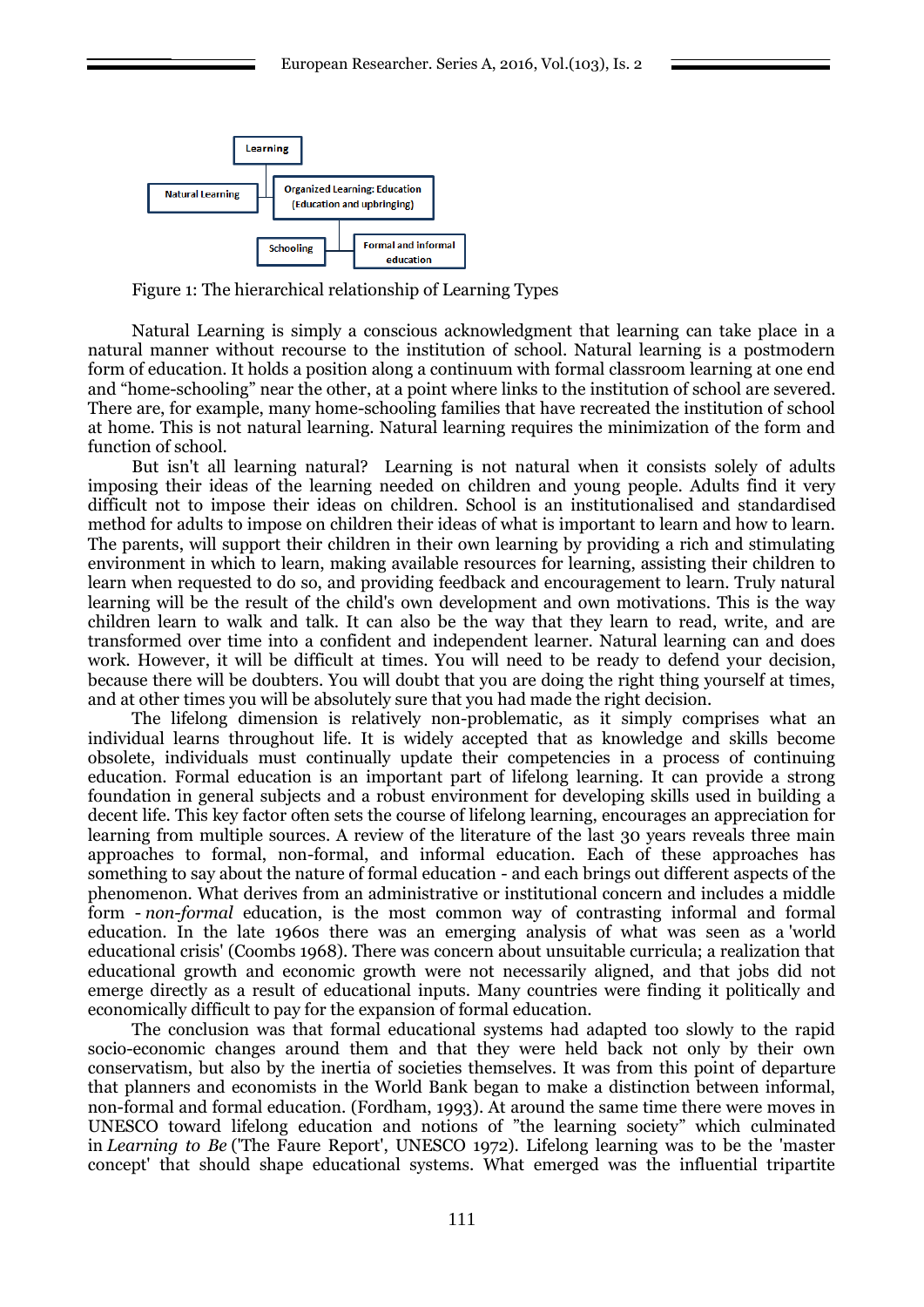categorization of learning systems. It's best known statement comes from the work of Coombs with Prosser and Ahmed (1974).

Formal education: the hierarchically structured, chronologically graded 'education system', running from primary school through the university and including, in addition to general academic studies, a variety of specialized programs and institutions for full-time technical and professional training.

Informal education: the truly lifelong process whereby every individual acquires attitudes, values, skills and knowledge from daily experience and the educative influences and resources in his or her environment - from family and neighbors, from work and play, from the market place, the library and the mass media.

Non-formal education: any organized educational activity outside the established formal system - whether operating separately or as an important feature of some broader activity - that is intended to serve identifiable learning clienteles and learning objectives.

When we look at usage within discussions of primary schooling, the most consistent form by the late 1980s was the noun "informality", rather than the adjective "informal" ([Jeffs &](http://www.infed.org/archives/usinginformaleducation/jeffsandsmith1.htm)  [Smith,](http://www.infed.org/archives/usinginformaleducation/jeffsandsmith1.htm) 1990). Thus, instead of informal education, it was possible to examine informality in pedagogy, in curriculum, in organization, in evaluation and in personal style (Blyth 1988). What was being examined here was a tendency. To talk of informality in education was to indicate significant elements of flexibility and openness.

### **Benefits of lifelong learning**

The life-cycle system of education is a basic prerequisite of growth and development. It becomes necessary at a time of rapid changes in the required skills and knowledge. The education system must be adapted and be able to offer opportunities for retraining and upgrading.

1. Lifelong learning enables use of teaching and learning methods tailored to the specific interests of the multicultural societies.

2. Educational system of lifelong learning is focused on the user. The individual becomes an active participant in his or her educational process, which contributes to the use of information and communication technologies.

3. The role of the teacher changes because many more students are separated by space and time; instructors and trainers become leaders, mentors and mediators.

4. Motivation and variety of learning opportunities are prerequisites for successful lifelong learning. It is essential to raise the demand for education, and therefore offer.

5. Lifelong education increases employability of learners.

### **The knowledge society**

In 1969 the concept of the expression "knowledge society" is used for the first time. A "knowledge society" is one in which the acquisition, creation and application of knowledge predominates. Knowledge is usually accessible to all. Such societies are found to strengthen the prosperity of their host countries and contribute to the welfare of all citizens. Knowledge, innovation and creativity are becoming accepted, gaining recognition as a public good, and are developing into major creative forces.

A complete knowledge society is one that also creates laws and regulations which provide conditions that foster the growth these characteristics and forces.

The knowledge society is a society that is developing thanks to its variety and ability. "In the knowledge society, access to opportunities to acquire the necessary knowledge, skills and competencies is essential for social progress and work" Keeley, 2007, p.19

Knowledge-based society in what is now called the "Information Age" differ from older knowledge societies.

These are the particular features of knowledge societies:

- Freedom of opinion and expression
- The right to education
- The right to freely participate in the cultural life of the community
- Knowledge-based society
- Knowledge workers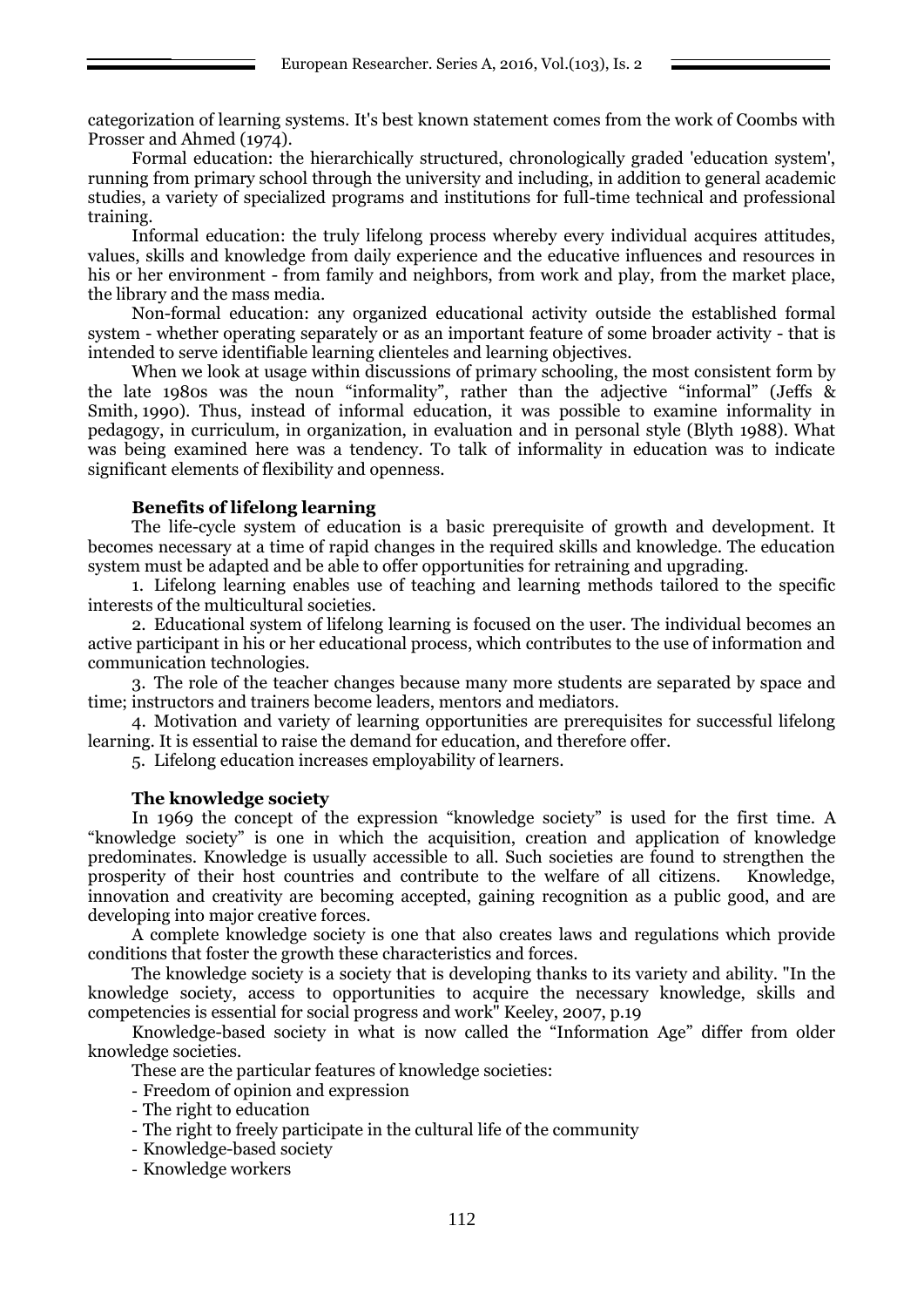- Information Age
- Developed countries, (and underdeveloped countries).
- Asset
- People
- Citizens

In the developed countries, knowledge is the main development resource, and such societies are called knowledge societies.

"Knowledge is considered as good that is accessible to all with a view to the general wellbeing, and the knowledge society refers to the enlightened society of free and educated people where their knowledge critically examines and argues. However, the present situation in quite a few countries in the world speaks to the fact that the availability and quality of education are not sufficient criteria for the existence of a knowledge society." Mikelic Preradović, 2009, p.1

The knowledge society needs the support of not only formal education, but the acquisition of competences which enable people to actively participate in society and direct their own lifelong learning.

"The main objective of the knowledge society must be the founding of the society on the creation of new, and application of existing knowledge, and the quality of education must be measured by usability of learned knowledge, skills and attitudes necessary for successful work in difficult conditions of developed society." Mikelic Preradović, 2009, p.154.

#### **Importance and/or advantages of lifelong learning - europeans and eurobarometer research**

The European Commission for Education and Culture, in cooperation with CEDEFOP (European Centre for the Development of Vocational Training) conducted a study in 2003 on lifelong learning called *Eurobarometer*, to compile the opinions and experiences of lifelong learning of European citizens. The study was conducted on a broad sample of 18277 respondents aged 15 and over from all the countries of the European Community, Norway and Iceland. Eurobarometer reported these key trends: The majority of citizens believe that lifelong learning is important and beneficial to both the individual and community; Necessary to people of all ages. 45% feel that it is meant for those who were not successful in school, indicating the need to inform citizens about the fact that lifelong learning is relevant for each and every individual at all stages of their life; Citizens believe that the most important skills for Europe are reading and writing, math, general knowledge, computer and Internet skills, knowledge of foreign languages, and finally social skills. Social skills include self-expression, collaboration, problem solving, and organization, etc.; Citizens of Nordic countries possess a far wider range of knowledge and skills compared to citizens of other European countries, especially Southern European countries; Citizens learn best in an informal setting (through television, part time activities, hobbies, socializing and conversations, libraries, and travel); Mostly interested in the education and training of people with a higher education level, and social and personal motives are stronger than their professional, 14% of respondents never to re-educate; *The most important barriers to lifelong learning are lack of time due to family and work commitments:* home responsibilities, transportation problems, lack of childcare*.* Darkenwald and Merriam (1982) also cite institutional and situational barriers but divide the dispositional barriers into psychological obstacles (beliefs, values and perception about education or about oneself as a learner).

### **International programs dealing with lifelong learning**

The Lifelong Learning Programme (LLP) was designed to enable people, at any stage of their life, to take part in stimulating learning experiences, as well as developing education and training across Europe.

Leonardo da Vinci is part of the European education and training programme "Life-long Learning" and focuses on vocational education and training, other than at tertiary level. It addresses both the learning and teaching needs in the sector, and is therefore aimed at all parties involved, namely trainees in vocational education, teachers and trainers, institutions and educational bodies, enterprises, associations, social partners and bodies relating to either lifelong learning or the labour market. Year after year, Leonardo da Vinci projects develop a multitude of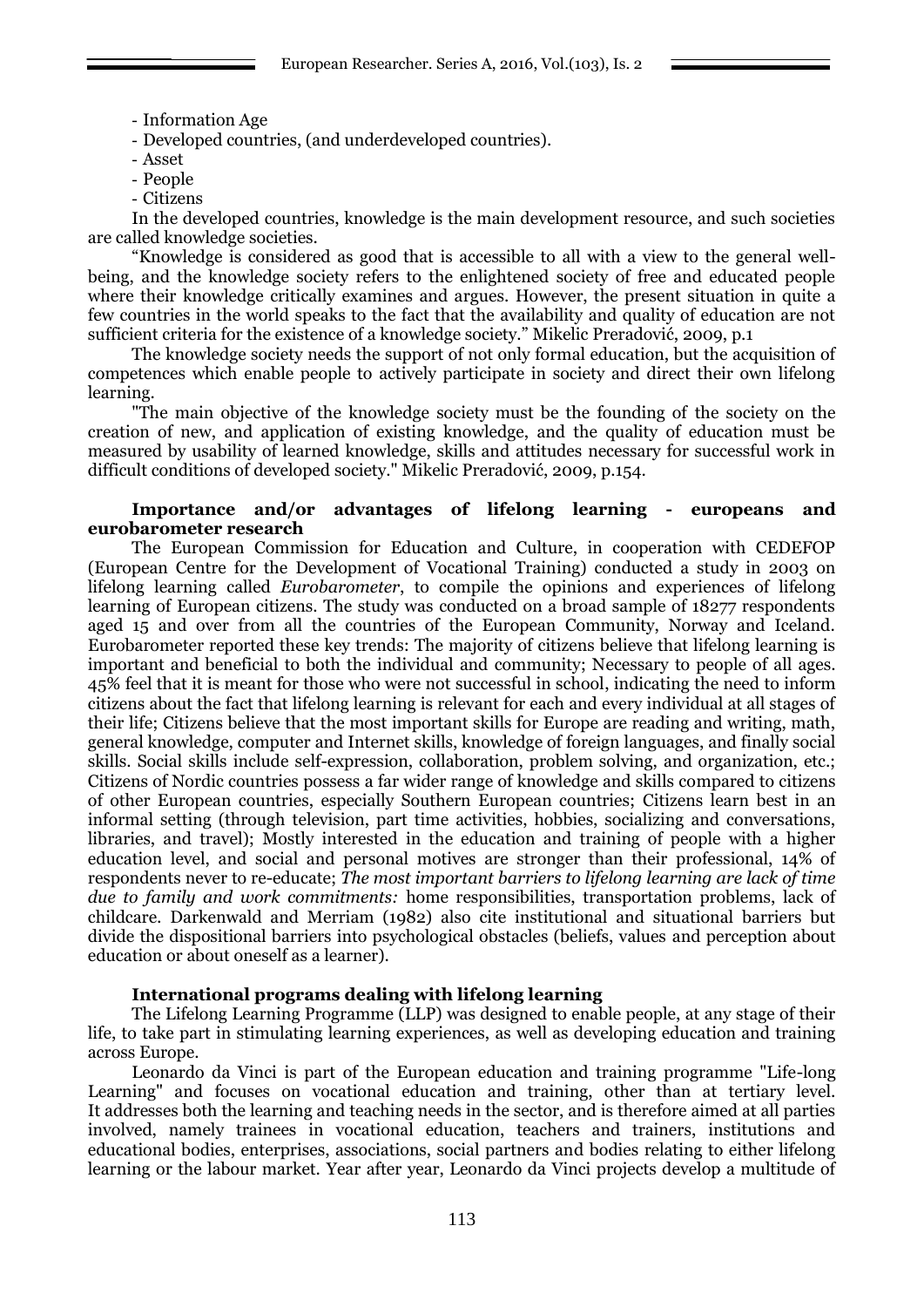innovative education and training products featuring tailored solutions for direct use in companies and at education and training institutions. Leonardo Da Vinci program, which operated from 1995, was created from the need to prepare Europeans to enter the labour market. The goal of this program is to help people improve their skills throughout life. Programs are open in 31 European countries.

The Socrates program is another international program that deals with lifelong learning. The program includes about 30 European countries. The main objective of this program is to build a Europe of knowledge and thus provide a better response to the major business changes occurring in this century. This program also promotes mobility and innovation.

Lifelong Learning Program (Lifelong Learning Programme - LLP) replaces the Socrates, Leonardo da Vinci and eLearning programs, which expired at the end of 2006. (McGowan and Phinnemore (2015) *A Dictionary of the European Union*, p 441)

The Lifelong Learning Programme (LLP) program of the European Union (EU) aimed education and professional training at all levels. The term lifelong learning encompasses all activities related to lifelong learning, with the aim of improving knowledge, skills and abilities. The program covers the period from 2007 to 2013 and for its implementation during that period at European level, 6.9 billion euros was allocated, making it the largest European program in the field of education. The program aims to contribute to the development of Europe as an advanced knowledge society with sustainable economic development, greater social cohesion and increasing of the number of quality jobs for its citizens. In order to achieve these objectives, the program encourages the exchange and cooperation between educational institutions, individual mobility of students and education professionals, as well as training in vocational areas, which is also preparing students for a successful participation in the European labour market.

| 3.<br><b>The Proposals</b>                 | <b>Integrated LLL programme - structure</b>               | EU Programm Lifelong Learning (LLL) 2008 - 2013                                                              | Directorate-General for Education and Culture |
|--------------------------------------------|-----------------------------------------------------------|--------------------------------------------------------------------------------------------------------------|-----------------------------------------------|
|                                            |                                                           | <b>Integrated Programme LLL</b>                                                                              |                                               |
| <b>Comenius</b><br><b>School education</b> | <b>Erasmus</b><br>Higher education &<br>advanced training | Leonardo da<br><b>Vinci</b><br>Initial and continuing<br><b>VET</b>                                          | Grundtvig<br><b>Adulteducation</b>            |
|                                            |                                                           | <b>Transversal programme</b><br>4 key activities - Policy development; Language learning; ICT; Dissemination |                                               |
|                                            |                                                           | Jean Monnet programme<br>3 key activities – Jean Monnet Action; European Institutions; European Associations |                                               |

Figure 2: The structure of the program for lifelong learning

The LLP consists of four sectorial sub-programs:

- 1. Comenius (pre-school and school education),
- 2. Erasmus (higher education),
- 3. Leonardo da Vinci (vocational education and training),
- 4. Grundtvig (adult education)

There are two complementary programs:

The first is Transversal Programme (cooperation and innovation in lifelong learning within the European Union, foreign language learning, the development of innovative information and communication technologies, dissemination and exploitation of the program). The second program is Jean Monnet (support to institutions dealing with European integration).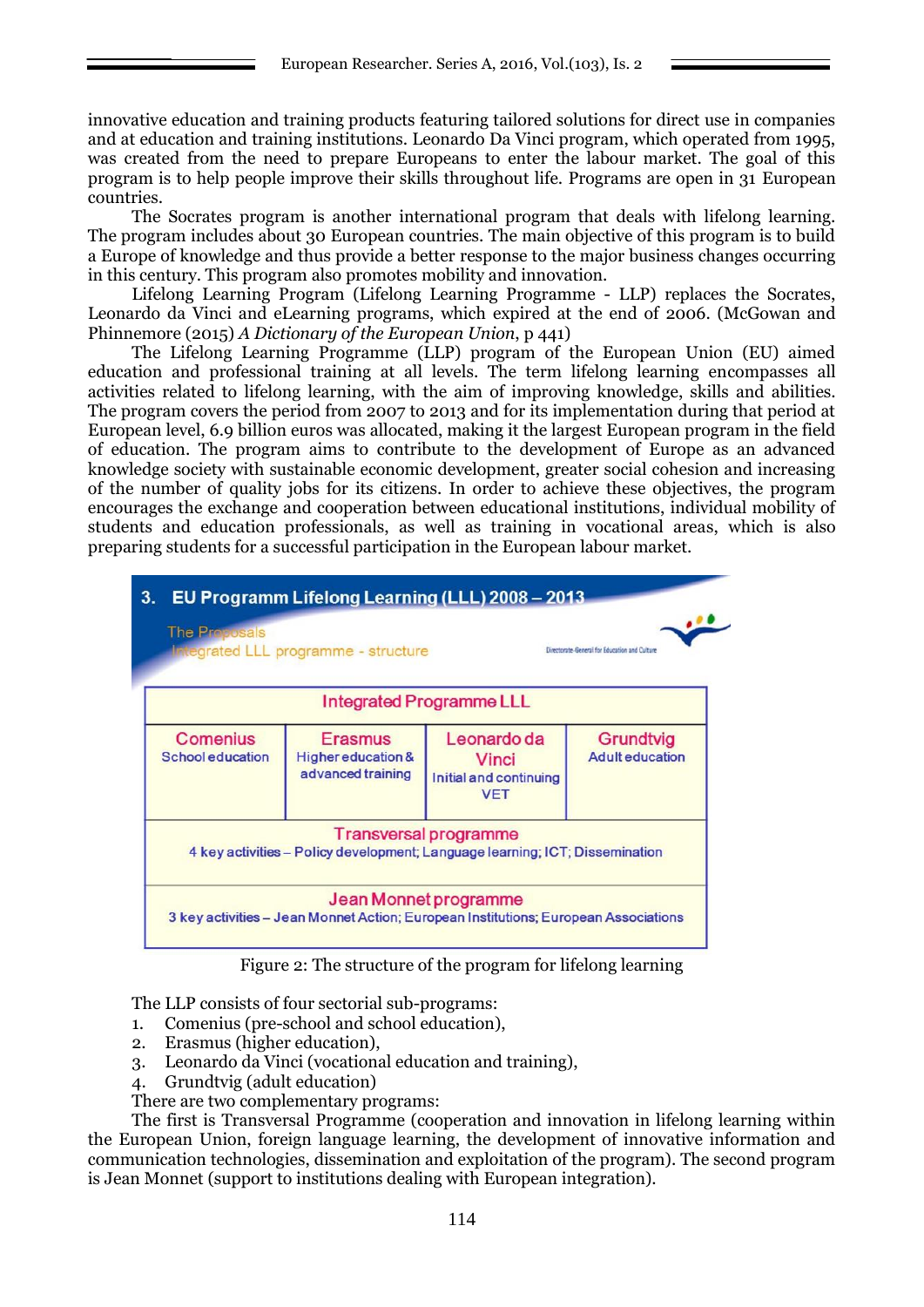#### **Conclusion**

In this transition to a post-industrial society into a truly new epoch, life and work in society will fundamentally change. Learning must and will change as well. Due to intensive scientific, technological and socio-economic changes and changes in work, social and family relationships, it must be necessary to continuously monitor these changes, and actively participate learning to adjust in the new society. One must constantly learn and improve in order to keep up with changes in environment, to meet personal needs and to explore interests.

The knowledge gained as children and young people will not be on the forefront of discovery for long. Integrating continuous learning is an important part of lifelong learning. So too are acquiring new knowledge, skills, abilities and qualities, to develop human capital that enables not just the development of their own, but also the social and economic well-being. New knowledge and learning throughout life helps mingling in a world of constant change, understanding of these changes and in changing society, but also shaping all of us in accordance with these changes. Lifelong learning must be made available to and in all generations, to ensure equal rights to an active and high quality life. "It is certain, however, that older people help in understanding of life and the constant changes that occur in the world and everyday life. Making people part of these changes, rather than passive observers puts them on an equal footing with other generations living in the "learning society".

Motivation and variety of learning opportunities are a prerequisite for successful learning. Lifelong learning must be approached by all participants from all ages and from any aspect, such as: Individual desire and motivation for activity; Employers investing in the education and training of personnel companies; Government organizing and implementing various programs and measures; Government incentives to open adult education institutions. Dedicate yourself to continuous education as knowledge is the primary source of value in our world today. As we enter into the 21st century, the information age, ability to expand our mind, to strive for continuous education are all critical to our success. By dedicating ourselves to lifelong learning, which is the key to breaking through barriers to success that may be in front of us, we devote our lives to working for a better tomorrow.

To summarize, lifelong learners must become effective teachers and self-teachers. Professors and administrators involved with formal education must adapt as well. One of the most practical approaches is to force students out of their comfort zones, involving them in problem-solving and experiential learning programs with their colleagues and students. Where there is a strong and dedicated learning culture present at the institution their supporters, there will also be successful learning for everyone. Although the main benefit of lifelong learning is objectively learning measurable new skills, which was the outward goal, there are personal and professional reasons for continued education and self-directed learning. Self-motivated learners have more motivation for everyday activities, develop mental and cognitive skills, add fun to their lives and daily activities and make new friends, while professionals create opportunities for further employment.

Striving to continually better oneself can be a goal in itself, without a definite endpoint and without motivation to trade the skills for some compensation. These learning goals are not obligations or job requirements, but life goals attracting the enthusiasm and devotion of individuals for their own sake. These, too, are vital and legitimate goals of lifelong learning.

#### **References**

1. Bélanger, P., & Valdivielso, S. (Eds.). (1997). The emergence of learning societies: Who participates in adult learning? Hamburg: UNESCO Institute for Education.

2. Blyth, A. (ed.) (1988) Informal Primary Education Today, Lewes: Falmer Press.

3. Brockettt, R.G., and Hiemstra, R. (1991). Self-direction in adult learning perspective on theory, research and practice. New York: Routledge.

4. Cheren, A. (1983). The concept of autonomy: A philosophical discussion. Adult Education Quarterly, 34, 38-47.

5. Chisholm, L., Larson, A., & Mosseux, A.-F. (2004). Lifelong learning: Citizens' views in close-up. Findings from a dedicated Eurobarometer survey. Luxembourg: Office for Official Publications of the European Communities.

6. Christensen, L., Dupont, S., Gale, T., & Hansen, L. (1997). Travle halvgamle mænd i uddannelsessamfundet. København: Undervisningsministeriet.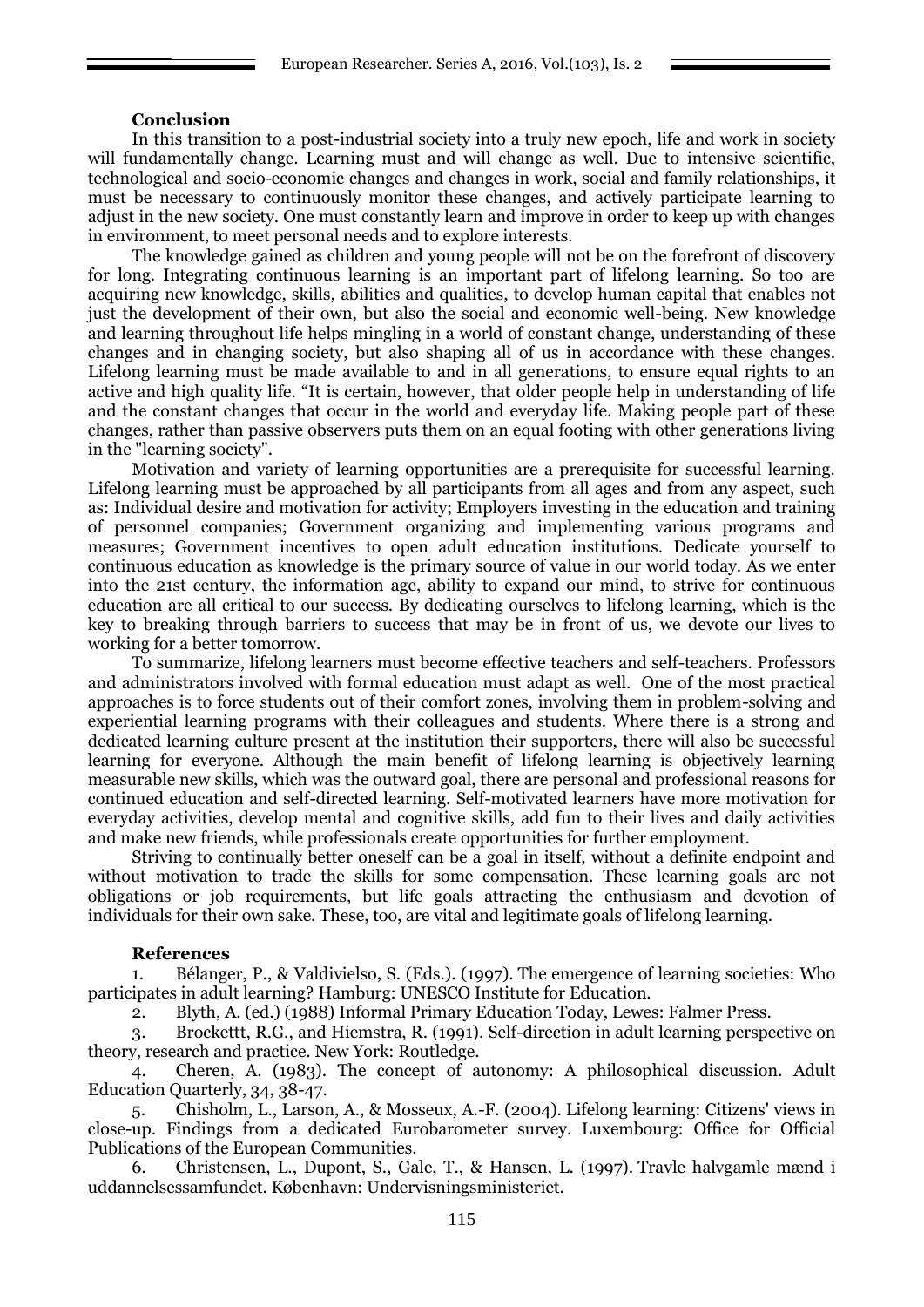European Researcher. Series A, 2016, Vol.(103), Is. 2

7. Coombs, P. (1968) The World Educational Crisis, New York, Oxford University Press.

8. Coombs, P. with Ahmed, M. (1974) Attacking Rural Poverty, Baltimore: The John Hopkins University Press.

9. Cross, K.P. (1979). Adult Learner: Characteristics, Needs and Interests. In R.E. Peterson and Associates (eds), Lifelong Learning In America. San Francisco: Jossey-Bass.

10. Cross, K. P. (1981). Adults as learners. San Francisco: Jossey-Bass.

11. Darkenwald, G. G., & Merriam, S. B. (1982). Adult education: Foundations of practice. New York: Harper & Row Publishers.

12. Darlington, R.B. (1997). Factor analysis. Retrieved August, 2006, from http://www.psych.cornell.edu/Darlington/factor.htm

13. Delors, J. (1996) Learning: The treasure within Report to UNESCO of the International Commission on Education for the Twenty-first Century, UNESCO

14. Desjardins, R., Rubenson, K., & Milana, M. (in print). Unequal changes to participate in adult learning. International perspectives. Paris: UNESCO.

15. European Commission (2001) Making a European area of lifelong learning a reality, Brussels, COM (2001) 428final

16. European Parliament (2000). Lisbon European Council 23-24 March 2000. Presidency Conclusions. Brussels: European Parliament.

17. Faure, E., Herrera, F., Kaddoura, A.-R., Lopes, H., Petrovsky, A. V., Rahnema, M. & Champion Ward, F. (1972). Learning to Be: The World of Education Today and Tomorrow. Paris: UNESCO.

18. Fordham, P. E. (1993) 'Informal, non-formal and formal education programmes' in YMCA George Williams College ICE301 Lifelong Learning Unit 2, London: YMCA George Williams College.

19. Fourth, E. (1999), Educology, Zagreb: Znamen

20. Gooderham, P. (1993). Etterutdanning i lys av endringer i arbeidsmarkedet og utddanningssystemet: Noen politiske og utdanningssociologiske utfordringer. Sosiologisk Tidsskrift(4), 295-309.

21. Jeffs, T. and Smith, M. K. (1999a) 'Informal education and health promotion', in E. R. Perkins, I. Simnett and L. Wright (eds.) Evidence-Based Health Promotion, London: John Wiley.

22. Johnstone, J.W.C., and Rivera, R.J. (1965). Volunteers for Learning. Chicago: Aldine.

23. Keeley, BRIAN, (2009), OECD Insights Human Capital How what you know shapes your life: How what you know shapes your life, isbn 9264029087, 9789264029088

24. Keegan, D. (1999). Distance Education Models at the Dawn of the Third Millenium. Proceedings, 13th Annual Conference Asian Association of Open Universities, 14-17th October 1999, Beijing.

25. Klapan, A. and Matijevic, M. (Eds.), (2004), Adult Education the key to the 21st century, Proceedings drugemeđunarodne conference, Zagreb: Croatian Andragogy Society

26. Knowles, M.S (1975). Self-directed Learning: A Guide for Learners and Teachers. Chicago: Follet Publishing Company.

27. Knowles, M.S (1980). The Modern Practice of Adult Education: From Pedagogy to Andragogy. Chicago: Association Press.

28. Larson, A. (2004). Psykosociale forhold i arbejdslivet og kortuddannede/ufaglærtes interesse for uddannelse. Ph.D. Thesis. Copenhagen: Danish University of Education.

29. Larson, A. (2005). Lifelong learning at the international agenda - and its implementation in a Danish context. In S. Kiefer & T. Peterseil (Eds.), Analysis of educational policies in a comparative perspective (pp. 123-140). Linz: Trauner Verlag.

30. Larson, A. (2006). Participation and non-participation in adult education and training. In S. Ehlers (Ed.), Milestones - towards lifelong learning systems (pp. 47-61). Copenhagen: Danish University of Education Press.

31. Latour, B. (2004). Why Has Critique Run Out of Steam? From Matters of Fact to Matters of Concern. Critical Inquiry, 30(2), 225-248.

32. Lifelong learning: Citizens view. (2003). Thessaloniki: CEDEFOP.

33. Lisbon European council: Presidency conclusions. (2000). Lisbon: Commission of European Communities.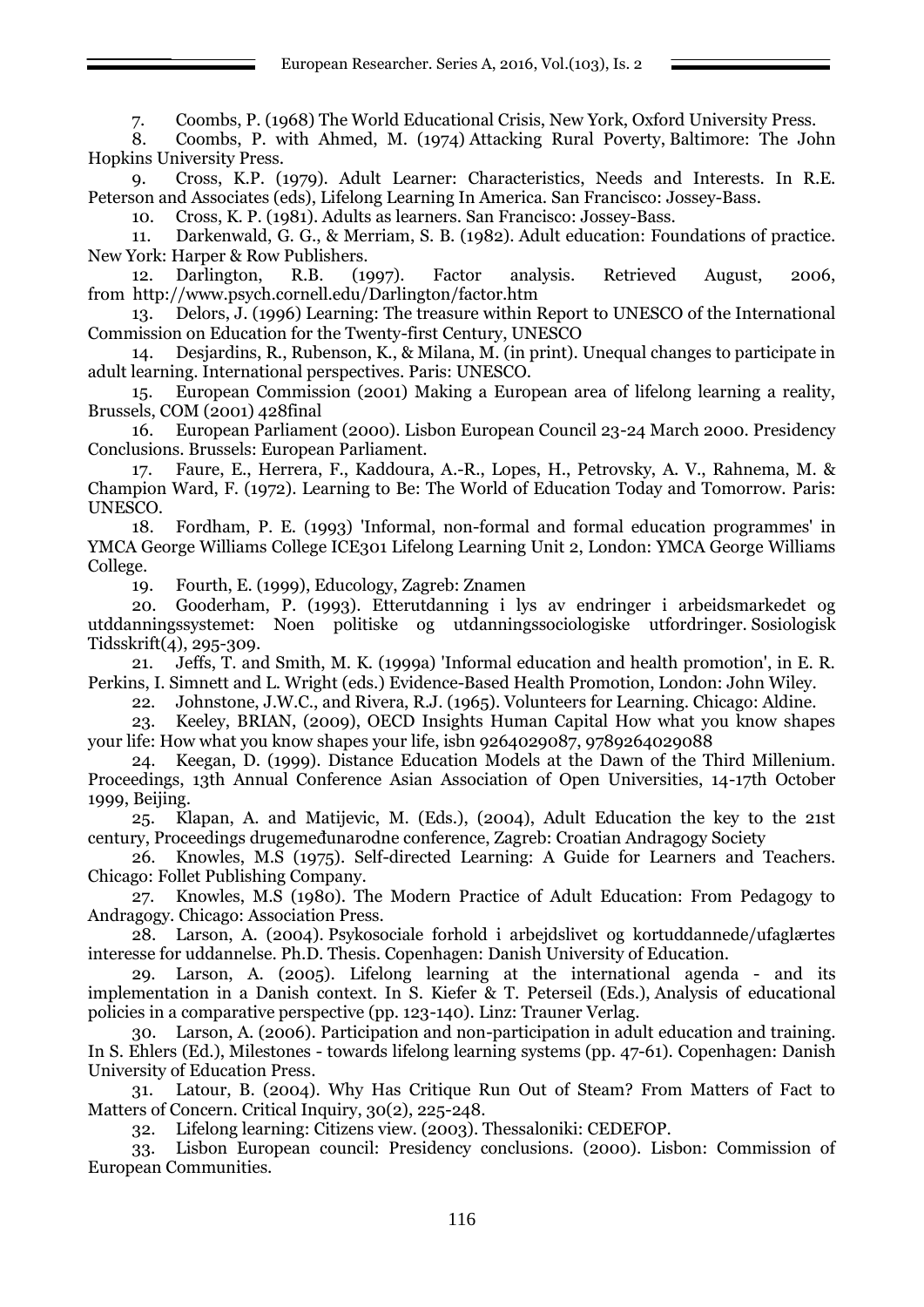34. McGivney, V. (1990). Education's for other people. Access to education for nonparticipant adults. Leicester: National Institute of Adult Continuing Education (NIACE).

35. McGivney, V. (1999). Excluded men. Men who are missing from education and training. Leicester: National Institute of Adult Continuing Education (NIACE).

36. Mikelic Preradović, N. (2009), Learning for a knowledge-based society, Zagreb: Department of Information Studies

37. Moss, G. (1987). The Trainers Handbook. Singapore: Singapore Institute of Management.

38. OECD (1996). Lifelong Learning for All. Paris: Organization for Economic Co-operation and Development.

39. Pivac, J. (2000), an innovative school in the Knowledge Society, Zagreb: Croatian Pedagogical - Literary Society

40. Pont, B. (2004). Improving access to and participation in adult learning in OECD countries. European Journal of Education, 39(1), 31-45.

41. Progress towards the Lisbon objectives in education and training. Report based on indicators and benchmarks. (2006). Brussels: Commision of the European Union.

42. Putnam, R. D. (2000). Bowling Alone. New York: Simon & Shuster.

43. Rubenson, K. (1976). Rekrytering till vuxenutbildning. En forskningsstrategi. Stockholm: Lärerhögskolan i Stockholm, Pedagogiske Institutionen.

44. Rubenson, K. (2006a). Constructing the lifelong learning paradigm: Competing visions from the OECD and UNESCO. In S. Ehlers (Ed.), Milestones towards lifelong learning systems (pp. 151-170). Copenhagen: Danish University of Education Press.

45. Skolverket (2000) Lifelong Learning and Lifewide Learning, Stockholm, The National Agency for Education

46. Smith, M. K. (2002) 'Informal, non-formal and formal education: a brief overview of different approaches', the encyclopedia of informal education, http://www.infed.org/ foundations/informal\_nonformal.htm

47. Tuijnman, A., & Hellström, Z. (Eds.). (2001). Currious minds. Nordic adult education compared. København: Nordic Council of Ministers.

48. UNESCO (1972) Learning to Be (prepared by Faure, E. et al), Paris: UNESCO.

49. UNESCO (1994). Learning: The Treasure Within. Report to UNESCO of the International Commission on Education for the 21st Century. Paris: UNESCO Publications.

50. UNESCO (1998). Final Report. Fifth International Conference on Adult Education. Hamburg: 14-18 July 1997. Paris: UNESCO Publications.

51. Watson, L. (2003) Lifelong Learning in Australia, Canberra, Department of Education, Science and Training.

УДК 651.34

### **Детерминанты непрерывного обучения**

<sup>1</sup> Джасмина Синанович <sup>2</sup>Сенад Бекирович

<sup>1</sup>Международный университет Берч, Сараево, Босния и Герцеговина Кафедра английского языка и литературы E-mail: jasmina.sinanovic@ibu.edu.ba <sup>2</sup>Международный университет Берч, Сараево, Босния и Герцеговина Кафедра английского языка и литературы E-mail: senad.becirovic@ibu.edu.ba

**Аннотация.** Целью данной работы является ознакомление с движущими силами непрерывного обучения и подчеркивание его важности в современной жизни. Развитые страны во всем мире управляются в большей степени за счет знаний и глобализации экономики. Европейские страны в XX века были во многом ориентированы на производство